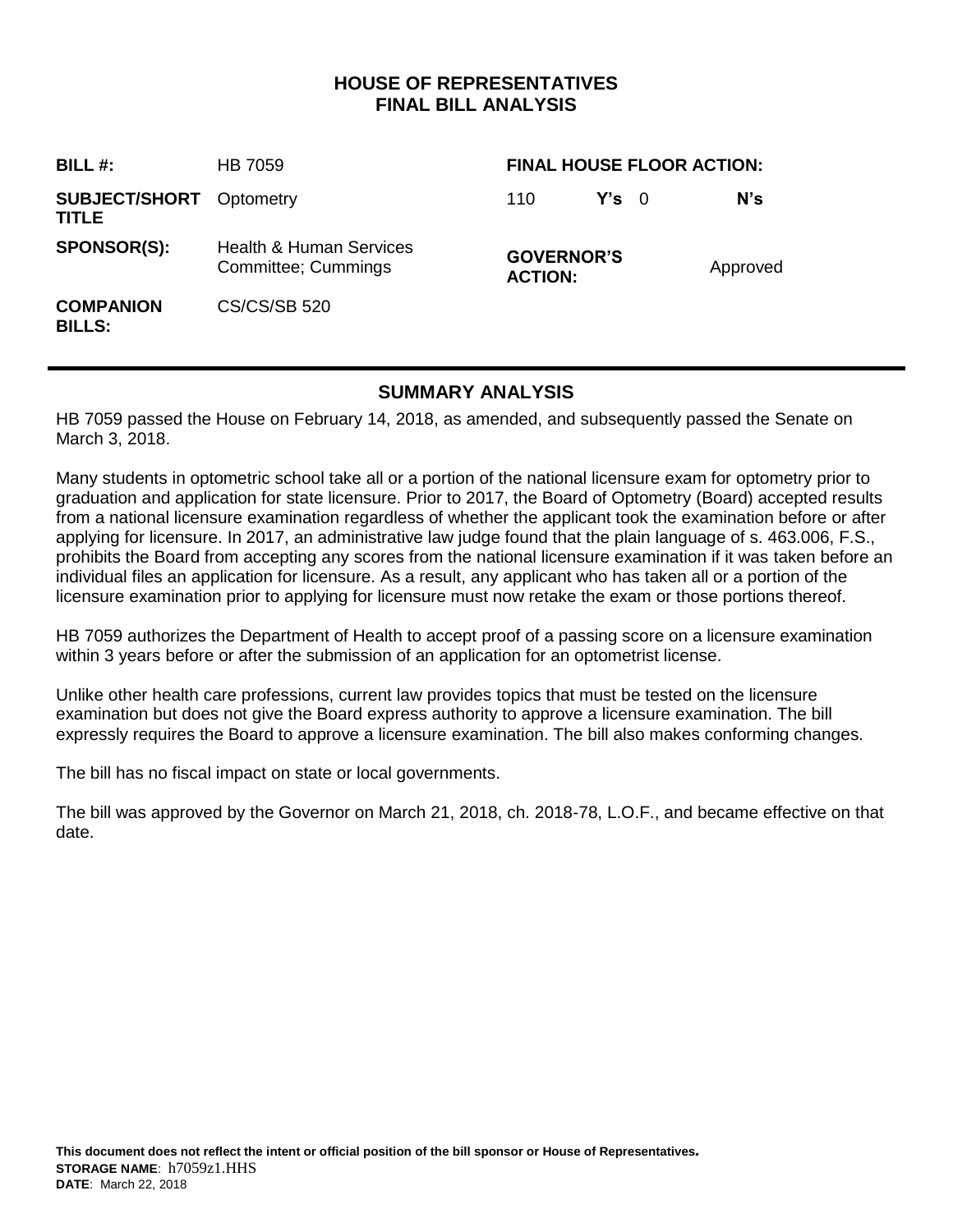# **I. SUBSTANTIVE INFORMATION**

### A. EFFECT OF CHANGES:

### **Background**

#### Optometry Licensure

The practice of optometry includes the diagnosis of conditions of the human eye and its appendages; the use of objective and subjective means or methods to determine the refractive powers of the human eye or any visual, muscular neurological, or anatomic anomalies of the human eye or its appendages; and the prescribing and use of lenses, prisms, frames, mountings, contact lenses, orthoptic exercises, light frequencies, or other means to correct, remedy, or relieve any insufficiencies or abnormal conditions of the eyes and their appendages.<sup>1</sup>

The Board of Optometry (Board), within the Department of Health (DOH), regulates the practice of optometry in this state.<sup>2</sup> Any person seeking to be licensed as an optometrist must apply to DOH to take the licensure and certification examinations. $3$  To qualify for licensure, an applicant must: $4$ 

- Be 18 years of age or older;
- Have graduated from an accredited school or college of optometry approved by rule of the Board;
- Be of good moral character;
- Have successfully completed at least 110 hours of transcript-quality coursework and clinical training in general and ocular pharmacology; and
- Have completed at least 1 year of supervised experience in differential diagnosis of eye disease or disorders as part of the optometric training or in a clinical setting as part of the optometric experience.

In addition, an applicant must pass the Florida licensure examination, which consists of: $5$ 

- Part I the Applied Basic Science (ABS) portion of the examination developed by the National Boards of Examiners in Optometry (NBEO);
- Part II the Patient Assessment and Management (PAM) portion of the examination developed by NBEO, which includes an embedded Treatment of Ocular Disease (TMOD) examination;
- Part III the Clinical Skills portion of the examination developed by NBEO; and
- Part IV A written examination on applicable Florida laws and rules governing the practice of optometry.

An applicant for licensure must pass all 4 parts of the examination.<sup>6</sup> An applicant who fails to pass any part of the licensure examination may retake the applicable part; however, the reexamination must occur within 18 months of the date of the original failure.<sup>7</sup>

 $\overline{a}$ 

<sup>1</sup> Section 463.002(7), F.S.

 $2$  Section 463.005, F.S.

 $3$  Section 463.006, F.S.

 $<sup>4</sup>$  Id.</sup>

<sup>5</sup> Rule 64B13-4.001, F.A.C., and Department of Health, Board of Pharmacy, *Certified Optometrist Licensing Requirements*, available at <http://floridasoptometry.gov/licensing/certified-optometrist/> (last visited January 19, 2018).

 $^6$  Id.

 $^7$  Rule 64B13-4.002, F.A.C. The Board of Optometry may grant a 1 year extension to allow an additional retake based on medical disability.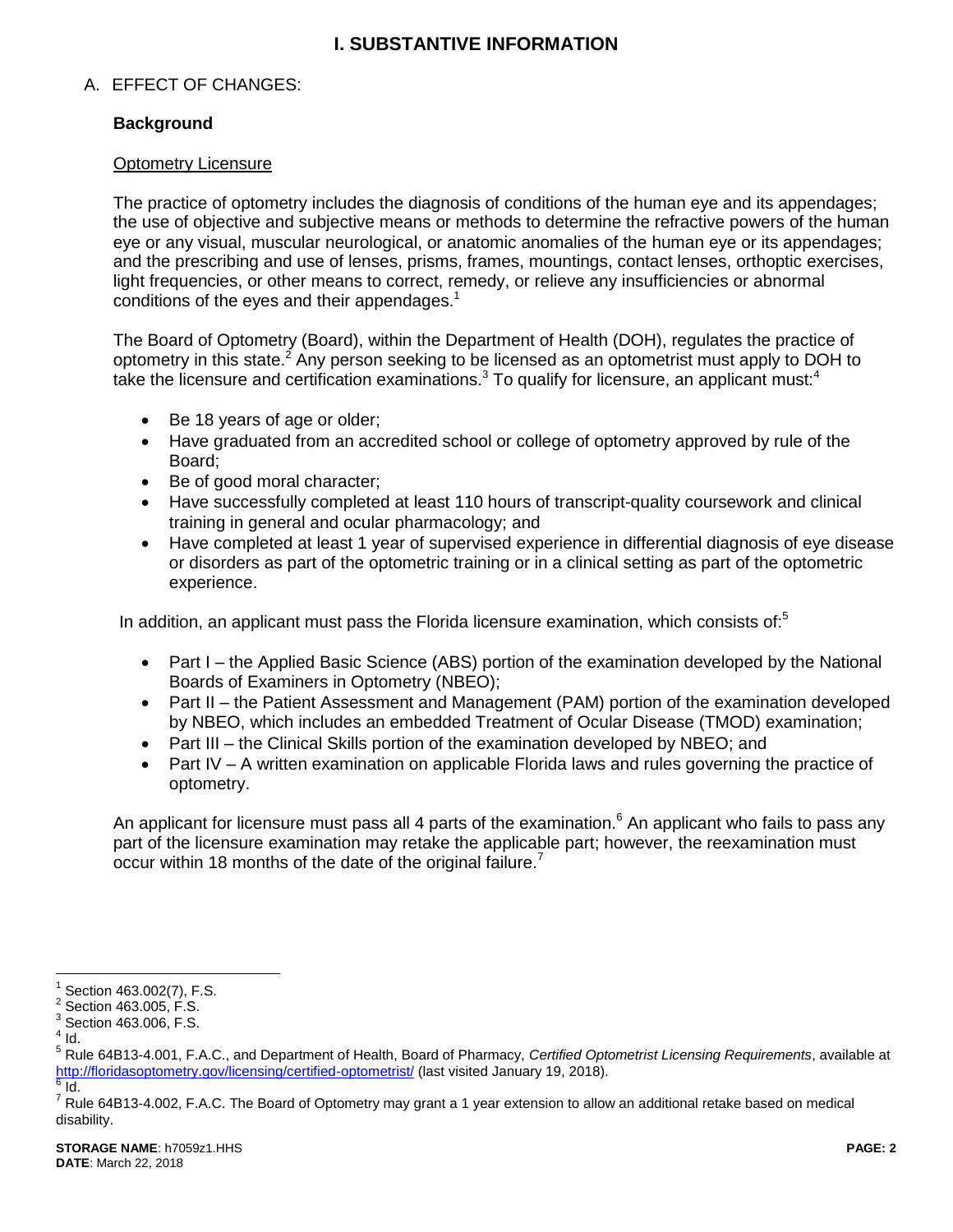## Administrative Challenge to Licensure Rule

<span id="page-2-0"></span>Prior to 2017, an individual licensed as an optometrist in another state could apply for a Florida license without having to sit for a licensure examination if the applicant passed the NBEO examination within the 7 years preceding the application.<sup>8</sup> In 2016, two out-of-state optometrists applying for licensure in Florida petitioned the Board to waive the rule requirement to retake the NBEO examination since more than seven years had passed since they received passing scores.<sup>9</sup> One of the optometrists was licensed in Nevada and had passed the NBEO in 2007; the other was licensed in Michigan and had passed the NBEO in 1998.<sup>10</sup> The Board denied both requests, and each applicant filed a petition with the Division of Administrative Hearings (DOAH) to invalidate the rule.<sup>11</sup>

DOAH held that the look-back provision of the rule was an invalid exercise of delegated legislative authority because it enlarged the authority the Board was given under statute being implemented, s. 463.006(1), F.S. Specifically, the administrative law judge found that s. 463.006(1), F.S., requires applicants to submit the application for licensure before taking the NEO examination, and that the plain language of the section would prohibit the Board from accepting any scores from an NBEO examination taken before an individual files an application for licensure.<sup>12</sup>

Eleven out of 23 accredited schools of optometry in the United States require students to take some or all of the NBEO examination prior to graduation, including optometry schools in Florida.<sup>13</sup> As a result of the DOAH decision, graduating students applying for licensure are required to retake examinations they have previously passed while in school or college, and all out-of-state applicants must retake the examination.<sup>14</sup>

### **Effect of the Proposed Changes**

The bill repeals a requirement that a person desiring to be licensed as an optometrist must file an application for licensure prior to taking the licensure examination. Under the bill, a person may submit proof of successfully passing the licensure examination within 3 years before or after the submission of an application. This would allow individuals, both in-state and outside of Florida, to apply for licensure if he or she obtained a passing score on the licensure examination within 3 years before or after the submission of an application.

Unlike other health care professions, current law provides topics that must be tested on the licensure examination but does not give the Board express authority to approve a licensure examination. The bill expressly requires the Board to approve a licensure examination. The bill also makes conforming changes.

The bill provides that the act shall take effect upon becoming a law.

 $\overline{a}$ 

<sup>&</sup>lt;sup>8</sup> Rule 68B13-4.001(2), F.A.C. At that time, the relevant part of the rule read: "Given constant advances in research, developing knowledge in the area of basic and clinical science as applied to the diagnosis, correction, remedy, and relief of insufficiencies or abnormal conditions of the human eyes and their appendages, variances the scope of optometric practice among the states, and the importance of fundamental clinical skills to patient health and safety, passing scores on Part I, Part II, Part III and Part IV of the licensure examination must be obtained within the seven (7) year period immediately preceding licensure application."

<sup>9</sup> *Yontz and Johnson v. Department of Health, Board of Optometry*, Case No. 16-6663RX (Fla. DOAH Apr. 14, 2017). After the DOAH order was issued, DOH repealed this provision from r. 64B13-4.001(2), F.A.C.  $10$  Id.

<sup>11</sup> *Johnson v. Florida Board of Optometry*, Case No. 15-5655 and *Yontz v. Florida Board of Optometry and the Florida Optometric Ass'n,* Case No. 16-6123. The cases were consolidated, see footnote [9.](#page-2-0)

<sup>12</sup> *Supra* not[e 9](#page-2-0) at pp. 32-33.

<sup>&</sup>lt;sup>13</sup> Department of Health, 2018 Agency Legislative Bill Analysis for Senate Bill 520, (Oct. 12, 2017), on file with the Health & Human Services Committee. SB 520 is substantively similar to the HB 7059.  $14$  Id.